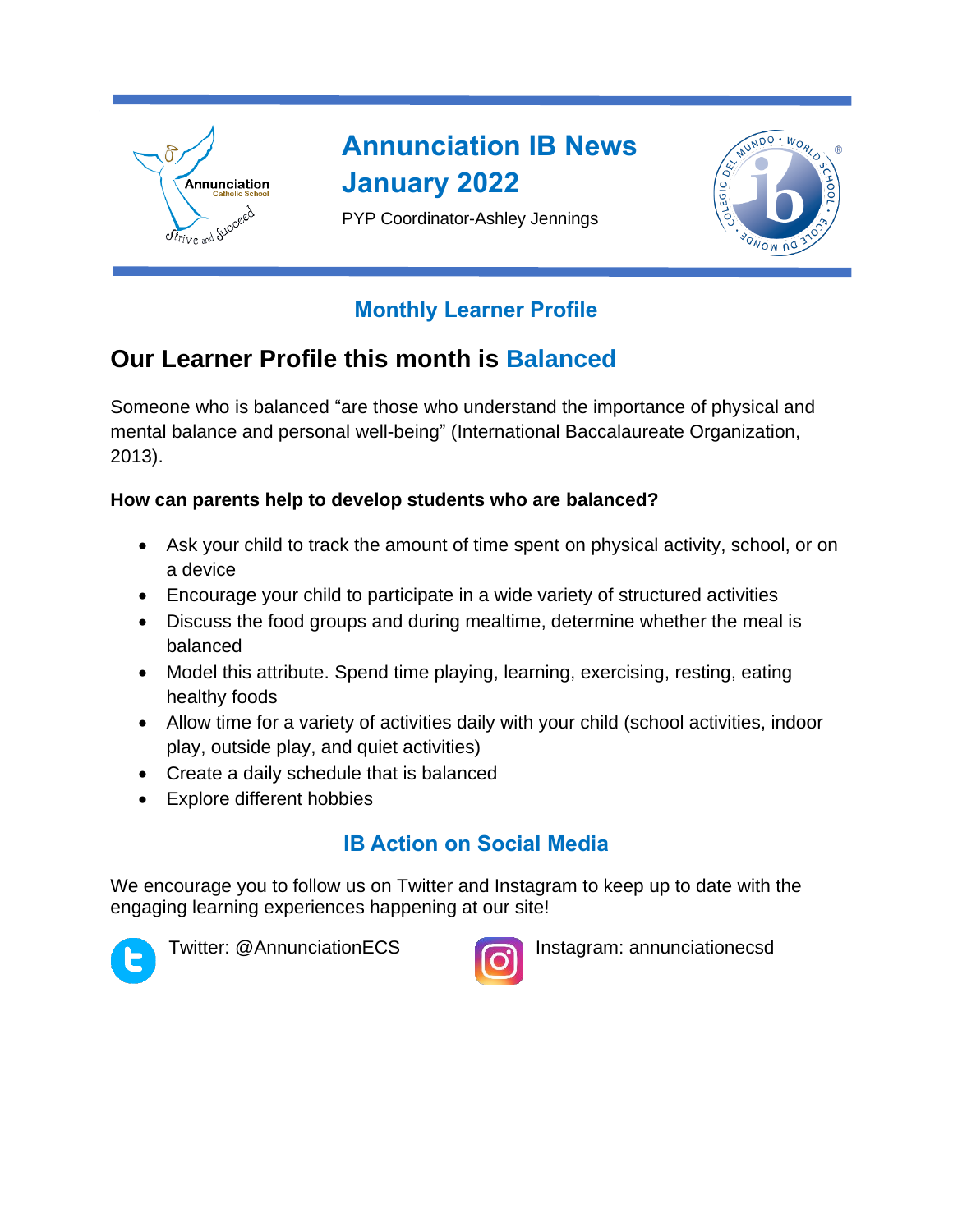### **Unit of Inquiry News**

#### **Grade 5 How We Organize Ourselves**

While inquiring into "Economic actions affect climate and the environment", the students observed the impact of the flooding that took place in Princeton, British Columbia. The class participated in a TEAMs call with Spencer Coyne, mayor of Princeton. Prior to the



call, the students brainstormed questions including: "How has your daily schedule been impacted by the flooding?", "How many lives have been lost?" , "Where are the people staying?" , and "What is it like?". Mayor Coyne shared stories and photos that displayed the devastation and impact of this natural disaster. The grade five class plans to create presentations on the resident's experience and how their lives have been impacted. This will be shared with the entire school community. Stay tuned for further action taken!